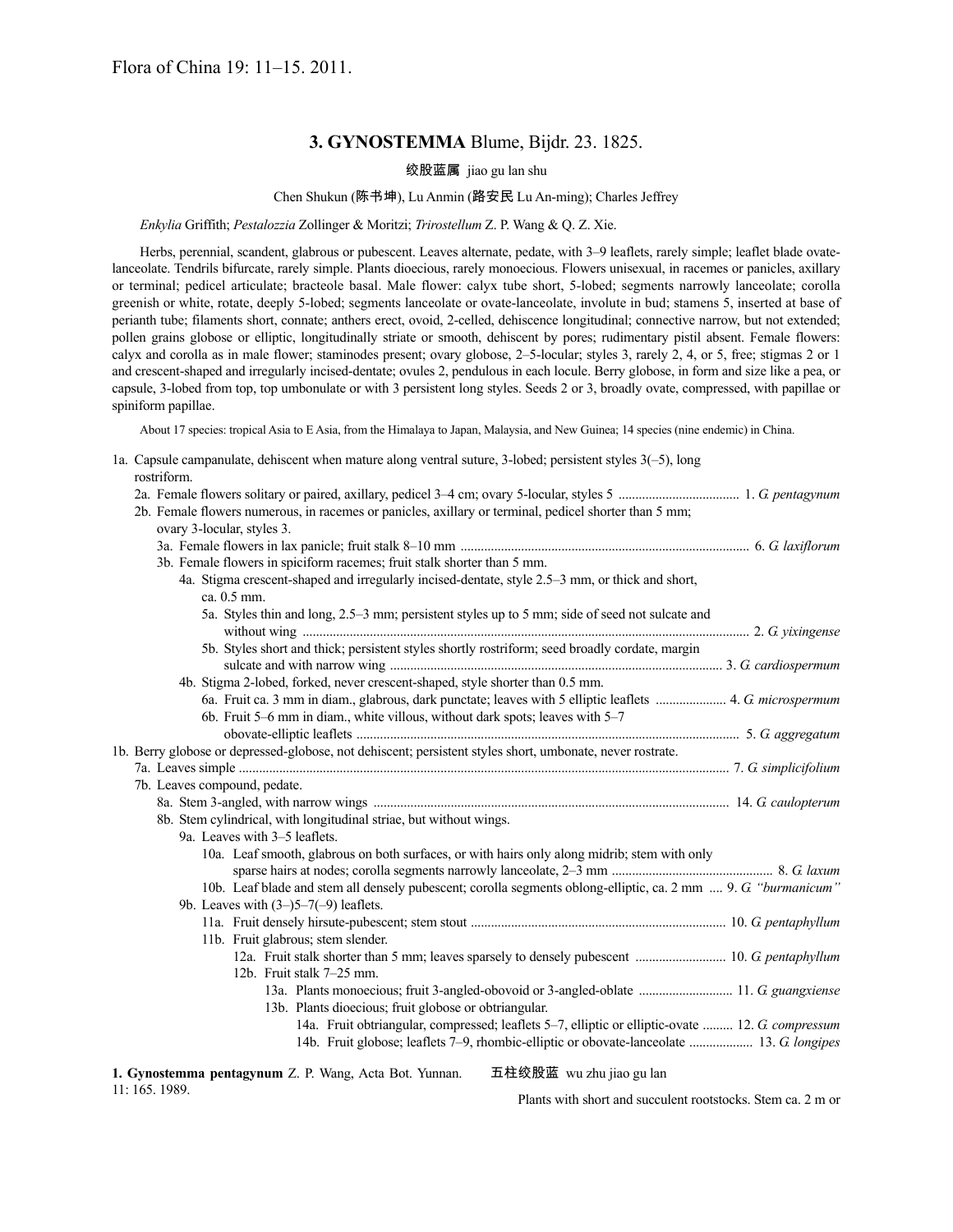more, ca. 4 mm in diam., angular, white villous. Tendrils filiform, villous below, gradually glabrescent above, apex bifid. Leaves pedate, with  $(5-)7$  leaflets; petiole 9–13 cm, villous; leaflet blade elliptic, central leaflet ca. 10 cm, both surfaces sparsely pubescent, densely villous along veins, margin irregularly serrate, apex shortly acuminate; petiolule 3–5 mm; lateral leaflet blades gradually smaller and asymmetrical, petiolule shorter; outermost leaflet without petiolule. Plants dioecious. Male flowers numerous in panicle, 3–4 cm, villous; calyx segments narrowly elliptic, ca.  $0.9 \times 0.5$  mm, both surfaces glabrous, apex obtuse; corolla segments ovate, ca.  $4 \times 0.6$  mm, outside glabrous, inside glandular hairy, with obscure midrib, apex filiform-acuminate; filaments ca. 0.2 mm, connective cylindrical. Female flower(s) solitary or 2(or 3) in very short raceme; peduncles 2–3 mm; pedicels up to 4 cm; calyx and corolla as in male flowers; staminodes absent; gynoecium with (4 or)5 carpels; ovary densely pubescent and glandular pubescent, (4 or)5-locular, each locule with 1 ovule; styles (4 or)5, divaricate; stigmas 2, explanate. Fruit immature. Fl. Jul.

● Evergreen broad-leaved forests, moist mountains. NW Hunan (Dayong).

**2. Gynostemma yixingense** (Z. P. Wang & Q. Z. Xie) C. Y. Wu & S. K. Chen, Acta Phytotax. Sin. 21: 364. 1983.

### 喙果绞股蓝 hui guo jiao gu lan

*Trirostellum yixingense* Z. P. Wang & Q. Z. Xie, Acta Phytotax. Sin. 19: 483. 1981; *T. yixingense* var. *trichocarpum* J. N. Ding.

Plants to over 10 m. Stem slender, angular-sulcate, villous only at nodes. Leaves membranous, pedately 5–7-foliolate; petiole 3–6 cm; leaflets elliptic, median leaflets 4–8 cm, lateral leaflets smaller, veins pubescent, base cuneate, margin crenate, apex acuminate; petiolule ca. 5 mm. Tendrils filiform, simple. Male flowers in panicle; rachis 9–12 cm, sparsely pubescent; calyx segments elliptic-lanceolate,  $1-1.5 \times$  ca. 0.5 mm, apex obtuse; corolla pale green; segments ovate-lanceolate, 2–2.5 mm, caudate-acuminate; filaments connected; anthers ca. 0.2 mm. Female flowers fasciculate in axils of leaves; calyx and corolla as in male flowers; ovary subglobose, 1.5–2 mm in diam., sparsely puberulent; styles 3, 2.5–3 mm; stigmas halfmoon-shaped, margin dentate; staminodes 5, subulate. Capsule campanulate, ca. 5 × 8 mm, glabrous, apex truncate. Seeds broadly cordate, ca. 3 × 4 mm. Fl. Aug–Sep, fr. Sep–Oct.

● Forests, thickets; below 100 m. Anhui, S Jiangsu, Zhejiang.

One of us (Jeffrey) treats *Gynostemma laxiflorum* as a synonym of this species.

**3. Gynostemma cardiospermum** Cogniaux ex Oliver, Hooker's Icon. Pl. 23: t. 2225. 1892 [*"cardiosperma"*].

## 心籽绞股蓝 xin zi jiao gu lan

*Trirostellum cardiospermum* (Cogniaux ex Oliver) Z. P. Wang & Q. Z. Xie.

Herbs, scandent. Stem slender, angular-sulcate, glabrous. Leaves pedately 3–7-foliolate; petiole 2.5–5 cm; leaflets lanceolate or oblong-elliptic, median leaflets 4–10 cm, lateral leaflets shorter, glabrous or setose only on veins, base attenuate, margin irregularly crenate, apex acuminate. Tendrils slender, 2-fid. Male flowers in a panicle; rachis slender; calyx segments oblonglanceolate, acute; corolla segments lanceolate, 1-veined, caudate-acuminate; anthers ovoid, 1-celled. Female flowers in a raceme; calyx and corolla as in male flowers; ovary globose, villous; ovules 2; styles 3, ca. 0.5 mm; stigmas half-moonshaped, margin dentate. Capsule globose or subcampanulate, ca. 8 mm in diam., apex truncate. Seeds broadly cordate, 4.2–5 mm in diam., slightly compressed, both surfaces rugose-verrucose, margin narrowly winged. Fl. Jun–Aug, fr. Aug–Oct.

● Forests and thickets on mountain slopes; (1400–)1900–2300 m. W Hubei, S Shaanxi, Sichuan.

**4. Gynostemma microspermum** C. Y. Wu & S. K. Chen, Acta Phytotax. Sin. 21: 364. 1983 [*"microsperma"*].

## 小籽绞股蓝 xiao zi jiao gu lan

Stem slender, angular-sulcate, glabrous or pubescent at nodes. Leaves pedately 5-foliolate; petiole ca. 2 cm, glabrous; leaflets elliptic, median leaflets  $3-4 \times 1.5-2$  cm, lateral leaflets smaller, thinly papery, adaxially pubescent, base obtuse, margin irregularly crenate, apex obtuse, cuspidate. Tendrils filiform, 2 fid, glabrous. Flowers unknown. Infructescence racemose, dense. Capsule yellow-green, dark punctate, globose, ca. 3 mm in diam., glabrous, apex truncate, dehiscent, 1- or 2-seeded. Seeds brown, broadly cordate, compressed, ca.  $2.5 \times 2$  mm, less than 1 mm thick, papillose. Fr. Dec.

Dense forests; 800–1400 m. S Yunnan [N Thailand].

**5. Gynostemma aggregatum** C. Y. Wu & S. K. Chen, Acta Phytotax. Sin. 21: 365. 1983.

# 聚果绞股蓝 ju guo jiao gu lan

Stem slender, angular-sulcate, glabrous or pubescent at nodes. Leaves pedately 5–7-foliolate; petiole 2–2.5 cm, glabrous; leaflets obovate-elliptic, median leaflets  $3-3.5 \times$  ca. 1.5 cm, lateral leaflets smaller, membranous, abaxially glabrous, adaxially sparsely pubescent, lateral veins 6–9 pairs, base obtuse, margin crenate, apex obtuse-rounded, cuspidate; petiolule 2–5 mm, glabrous. Tendrils filiform, 2-fid. Male flowers unknown. Female flowers in a small 3- or 4-flowered panicle; bracts capillary; calyx segments very small, subulate; corolla segments lanceolate, ca. 1 mm, apex shortly acuminate; ovary globose, ca. 1 mm in diam., villous; styles 3, free, ca. 0.75 mm; stigma 2-lobed. Capsules aggregated in a dense 1.5–2 cm spike; fruit broadly campanulate, ca. 5 mm in diam., white pubescent, apex truncate. Seeds gray-brown, ovoid, ca.  $3 \times 2$  mm, ca. 1 mm thick, verruculose, margin dentate. Fl. Jul–Aug, fr. Sep– Oct.

● *Pinus* forests, mixed forests; 2300–2700 m. NW Yunnan.

**6. Gynostemma laxiflorum** C. Y. Wu & S. K. Chen, Acta Phytotax. Sin. 21: 366. 1983.

## 疏花绞股蓝 shu hua jiao gu lan

Stem slender, angular-sulcate, glabrous or puberulent at nodes. Leaves pedately 5-foliolate; petiole ca. 3 cm; leaflets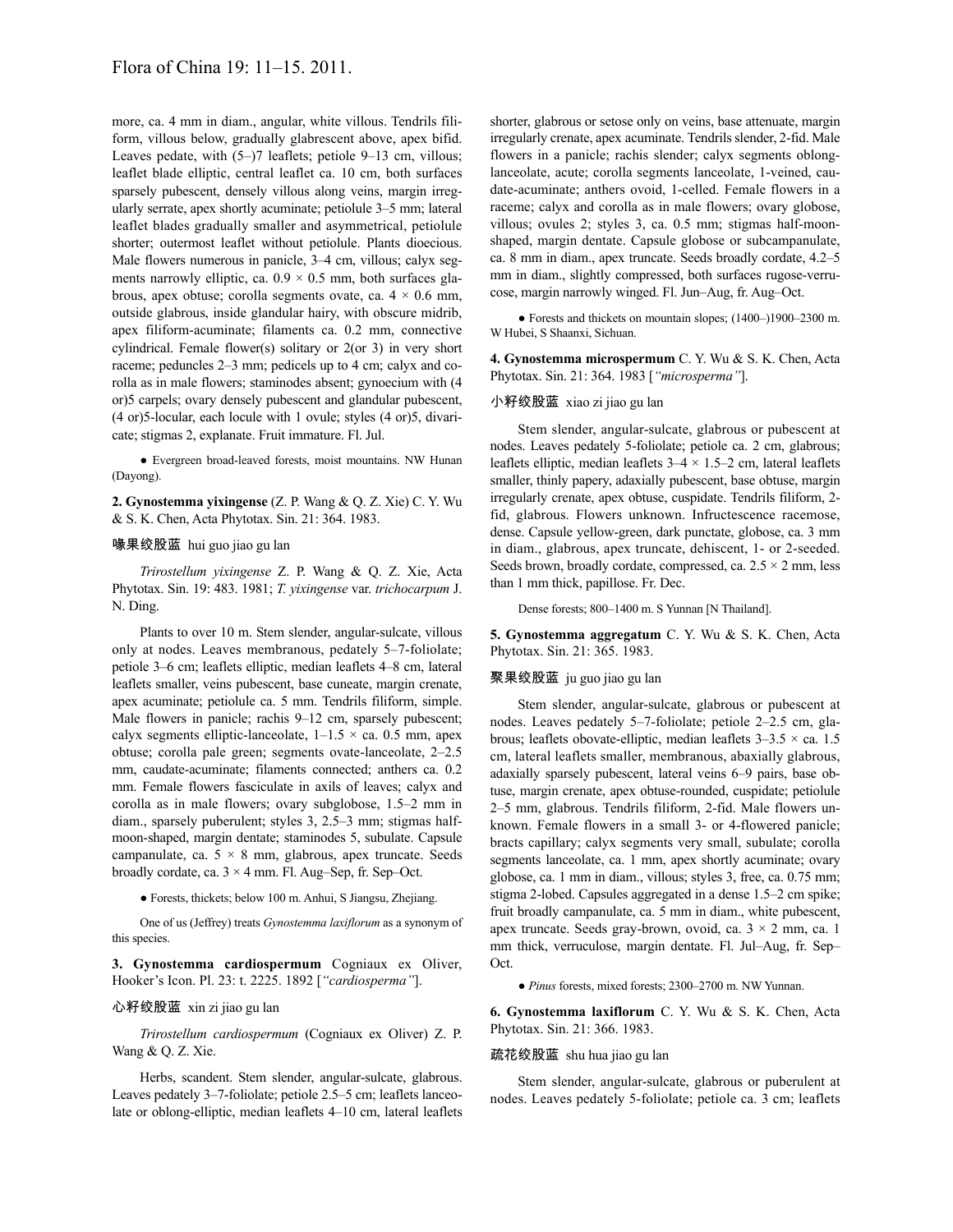oblong-lanceolate, median leaflets ca.  $4 \times 1.5$  cm, lateral leaflets smaller, membranous, abaxially glabrous, adaxially sparsely puberulent, base obtuse, margin dentate, apex acuminate. Tendrils simple, glabrous. Male flowers unknown. Female flowers: inflorescence a sparse panicle, axillary or terminal,  $2-5 \times 1.5-$ 2.5 cm, rachis and branches glabrous; pedicel filiform, 4–5 mm; bracts linear; calyx segments oblong-lanceolate, ca.  $1.75 \times 0.5$ mm, glabrous, apex shortly acuminate; corolla segments ovatelanceolate, ca.  $2.5 \times 1$  mm, puberulent or glabrescent, apex caudate-acuminate; staminodes 5, terete; ovary globose, ca. 2 mm in diam., pubescent; styles 3, ca. 1.5 mm, base puberulent; stigma luniform, irregularly 3–5-dentate. Fruiting pedicel 8–10 mm, glabrous; capsule campanulate, 6–7 mm, glabrous, apex truncate, 3-rostrate, beak 2–3 mm, dehiscent, 2- or 3-seeded. Seeds brown, broadly cordate, ca.  $2 \times 2.5$  mm, ca. 1.5 mm thick, papillate. Fl. and fr. Nov–Dec.

● Mountain slopes; below 300 m. S Anhui.

One of us (Jeffrey) treats this taxon as a synonym of *Gynostemma yixingense*.

**7. Gynostemma simplicifolium** Blume, Bijdr. 24. 1825 [*"simplicifolia"*].

## 单叶绞股蓝 dan ye jiao gu lan

*Gynostemma pentaphyllum* (Thunberg) Makino f. *simplicifolium* (Blume) W. J. de Wilde & Duyfjes.

Stem slender, branched, angular-sulcate, pubescent. Leaves simple; leaf blade ovate,  $10-15 \times 8-9$  cm, papery, abaxially glabrous, adaxially puberulent only on veins, basal veins 7–9, base rounded to slightly cordate, margin crenate, apex acuminate; petiole 4–6 cm, pubescent. Tendrils 2-fid. Male flowers: inflorescence paniculate; peduncle filiform, 10–25 cm, pubescent; pedicels filiform, 0.5–2 mm; calyx segments oblong-lanceolate, 0.5–1 mm, puberulent, apex obtuse; corolla pale green-white or pale green-yellow; segments oblong, ca.  $3 \times 0.7$ –1 mm, 1veined, apex obtuse. Fruit pale yellow-green, black when mature, globose, 7–8 mm in diam. Seeds broadly ovate, ca.  $4 \times 3.5$ mm, compressed, verrucose, base rounded, apex acute.

Forests; 1300–1400 m. Hainan, S Yunnan [India, Indonesia, Malaysia, Myanmar, Philippines].

One of us (Jeffrey) treats this taxon as a synonym of *Gynostemma pentaphyllum*.

**8. Gynostemma laxum** (Wallich) Cogniaux in A. Candolle & C. Candolle, Monogr. Phan. 3: 914. 1881.

## 光叶绞股蓝 guang ye jiao gu lan

*Zanonia laxa* Wallich, Pl. Asiat. Rar. 2: 29. 1831; *Alsomitra laxa* (Wallich) M. Roemer; *Gynostemma crenulatum* Ridley; *Pestalozzia laxa* (Wallich) Thwaites; *Z. wightiana* Arnott.

Stem slender, much branched, glabrous or sparsely puberulent. Leaves pedately 3-foliolate; petiole 1.5–4 cm, glabrous; median leaflet oblong-lanceolate, sometimes rhombic,  $5-10 \times 2-3$  cm, papery, base broadly cuneate, apex acute or shortly acuminate; lateral leaflets ovate,  $4-7 \times 2-3.5$  cm, glabrous, margin undulate-crenate; petiolule (2–)5–7 mm. Male

flowers: inflorescence paniculate, terminal or axillary, (5–)10– 30 cm, pubescent; bracts subulate-lanceolate, ca. 1 mm; pedicels filiform, 3–7 mm; bracteole subulate, small; calyx segments narrowly triangular-ovate, ca. 0.5 mm; corolla yellowgreen; segments narrowly ovate-lanceolate, ca.  $1.5 \times 0.5$  mm, glabrous, 1-veined, entire, acuminate at apex. Female inflorescence as male flowers; corolla segments narrowly triangular; ovary globose, ca. 1 mm in diam.; styles 3, free, apex 2-fid. Fruit yellow-green, globose, 8–10 mm, glabrous, indehiscent. Seeds pale gray, broadly ovate, ca. 4 mm in diam., compressed, both surfaces papillate, base rounded, apex acute. Fl. Aug, fr. Aug–Sep.

Dense forests in valleys. Guangxi, Hainan, SE Yunnan [India, Indonesia, Malaysia, Myanmar, Nepal, Philippines, Thailand, Vietnam].

One of us (Jeffrey) would treat this taxon as a synonym of *Gynostemma pentaphyllum*.

**9. Gynostemma "burmanicum"** King ex Chakravarty, Indian J. Agric. Sci. 16(1): 86. 1946 [*"Gymnostemma burmanica"*].

## 缅甸绞股蓝 mian dian jiao gu lan

Stem angular-sulcate, densely pubescent at nodes. Leaves papery, 3-foliolate, both surfaces hispidulous; petiole 3–6.5 cm, densely pubescent; median leaflet rhombic,  $(6-)8-12 \times 3-5.5$ cm, base broadly cuneate, margin crenate, apex shortly acuminate; lateral leaflets  $4-9 \times ca$ . 4 cm, outside subovate, base rounded, inside sublanceolate or oblanceolate, base attenuate, lateral veins 8 or 9; median petiolule 5–6 mm; lateral leaflets subsessile. Tendrils 2-fid. Male flowers in panicle; calyx segments oblong, ca.  $0.75 \times 0.3$  mm, apex obtuse; corolla green; segments  $\pm$  elliptic, apex acute or shortly acuminate; stamens ca. 1 mm, glabrous. Female flowers unknown. Fruit green, baccate, globose, 5–10 mm in diam., glabrous, 3-seeded. Seeds pale brown, broadly ovate, ca.  $3(-5) \times 3$  mm, ca. 2 mm thick, compressed, both surfaces papillate, base subrounded, edges with furrow.

Open forests or thickets, forests in mountain valleys; 600–1300 m. S and SE Yunnan [Myanmar, Thailand].

One of us (Jeffrey) considers this species and its varieties, the names of which have never been validly published, to represent densely hairy variants of *Gynostemma pentaphyllum*. The name *G. "burmanicum"* was not validly published by Chakravarty (loc. cit.) because no Latin description or diagnosis was provided (*Vienna Code*, Art. 36.1); as a result, the name *G. "burmanicum* var. *molle"* was not validly published either (Art. 43.1). A subsequent publication of the species name (Chakravarty, Rec. Bot. Surv. India 17(1): 190. 1959) again failed to provide a Latin description or diagnosis and did not indicate a type.

- 1a. Fruit 5–6 mm in diam.; seeds
- 3(–3.5) mm .................................... 9a. var. *"burmanicum"* 1b. Fruit 8–10 mm in diam.; seeds ca. 5 mm ................................................... 9b. var. *"molle"*
- 

# **9a. Gynostemma "burmanicum** var. **burmanicum"**

缅甸绞股蓝(原变种) mian dian jiao gu lan (yuan bian zhong)

Fruit 5–6 mm in diam.; seeds  $3(-3.5)$  mm.

Open forests and thickets; 800–1200 m. S Yunnan [Myanmar, Thailand].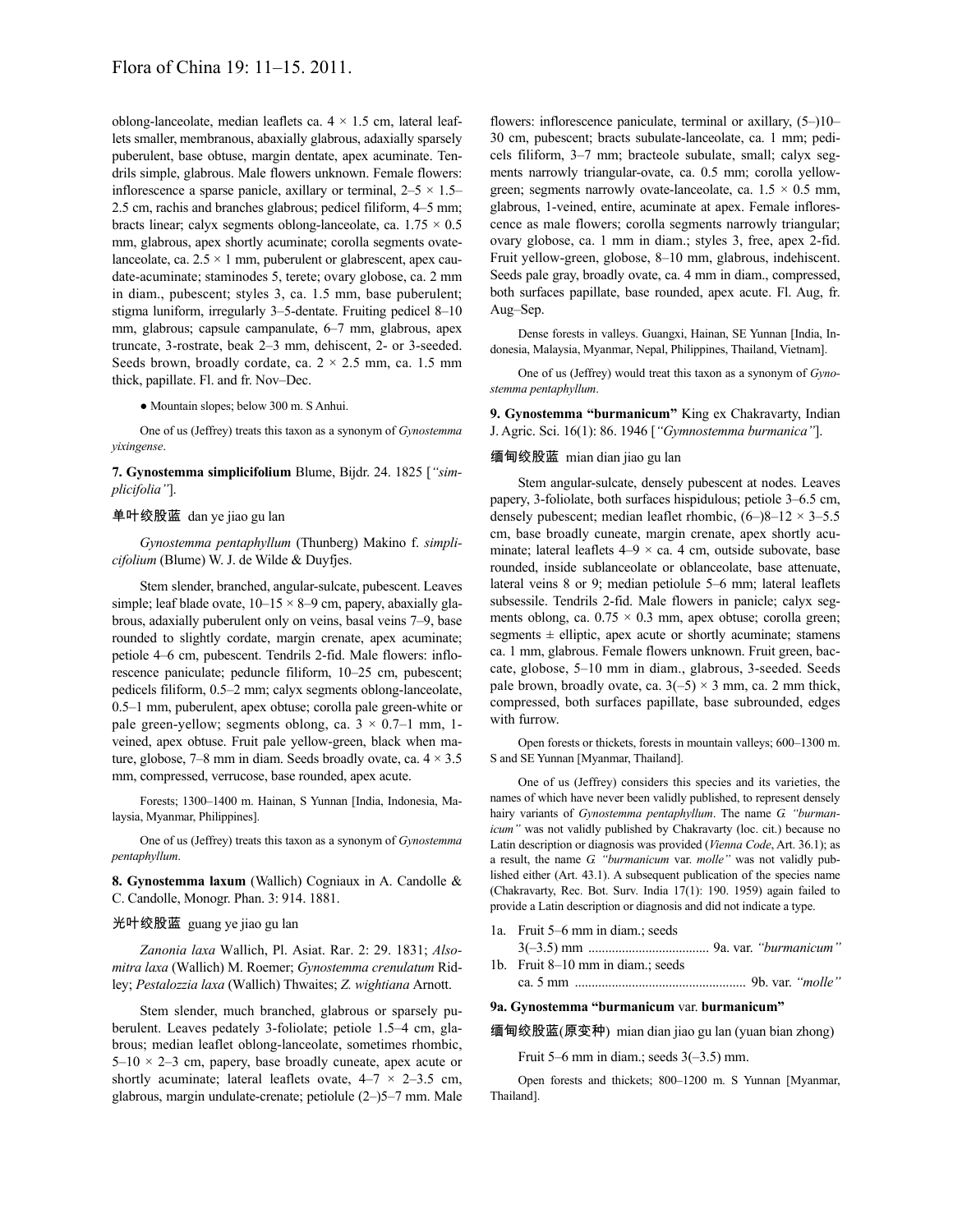**9b. Gynostemma "burmanicum** var. **molle"** (C. Y. Wu, Acta Phytotax. Sin. 21: 360. 1983).

## 大果绞股蓝 da guo jiao gu lan

Fruit 8–10 mm in diam.; seeds ca. 5 mm.

● Forests in mountain valleys or open forests; 600–1300 m. S and SE Yunnan.

**10. Gynostemma pentaphyllum** (Thunberg) Makino, Bot. Mag. (Tokyo) 16: 179. 1902.

### 绞股蓝 jiao gu lan

Stem and branches slender, angular-sulcate, glabrous or sparsely pubescent. Leaves pedately 3–9-foliolate, usually 5–7 foliolate, membranous or papery, pubescent or glabrous; leaflets ovate-oblong or lanceolate, median leaflets  $3-12 \times 1.5-4$  cm, lateral leaflets smaller, both surfaces sometimes hispid, lateral veins 6–8 pairs, base attenuate, margin crenate, apex acute or shortly acuminate; petiolule 1–5 mm. Tendrils filiform, 2-fid. Male flowers in panicle; peduncle filiform,  $10-15(-30)$  cm, many branched; pedicels filiform, 1–4 mm; bracteole subulate; calyx tube very short; segments triangular, ca. 0.7 mm, apex acute; corolla pale green or white; segments ovate-lanceolate,  $2.5-3 \times$  ca. 1 cm, 1-veined, apex long acuminate. Female flowers: panicle shorter than that of male flowers; calyx and corolla as in male flowers; ovary globose, 2- or 3-loculed; styles 3; stigmas 2-lobed; staminodes 5, short. Fruit indehiscent, black when mature, globose, 5–6 mm in diam., 2-seeded, glabrous or densely hispid and pubescent. Seeds brown, ovate-cordate, ca. 4 mm in diam., compressed, both surfaces papillose, base cordate, apex obtuse. Fl. Mar–Nov, fr. Apr–Dec.

Forests, thickets or roadsides on mountain slopes; 300–3200 m. Anhui, Fujian, Guangdong, Guangxi, Guizhou, Hainan, S Henan, Hubei, Hunan, Jiangsu, Jiangxi, Shandong, Sichuan, Taiwan, Yunnan, Zhejiang [Bangladesh, Bhutan, India, Indonesia, S Japan, S Korea, Laos, Malaysia, Myanmar, Nepal, New Guinea, Sri Lanka, Thailand, Vietnam].

1a. Fruit glabrous ................................. 10a. var. *pentaphyllum* 1b. Fruit densely hispid and

pubescent .......................................... 10b. var. *dasycarpum*

### **10a. Gynostemma pentaphyllum** var. **pentaphyllum**

# 绞股蓝(原变种) jiao gu lan (yuan bian zhong)

*Vitis pentaphylla* Thunberg in Murray, Syst. Veg., ed. 14, 244. 1784; *Alsomitra cissoides* M. Roemer; *Enkylia digyna* Griffith; *E. trigyna* Griffith; *Gomphogyne alleizettei* Gagnepain; *Gynostemma pallidinerve* Z. Zhang; *G. pedatum* Blume; *G. pedatum* var. *hupehense* Pampanini; *G. pedatum* var. *pubescens* Gagnepain; *G. pedatum* var. *trifoliatum* Hayata; *G. pubescens* (Gagnepain) C. Y. Wu; *G. siamicum* Craib; *G. zhejiangense* X. J. Xue; *Pestalozzia pedata* (Blume) Zollinger & Moritzi; *V. mairei* H. Léveillé (1912), not H. Léveillé (1909); *V. martini* H. Léveillé & Vaniot; *Zanonia pedata* (Blume) Miquel.

### Fruit glabrous.

Forests, thickets or roadsides on mountain slopes; 300–3200 m. Anhui, Fujian, Guangdong, Guangxi, Guizhou, Hainan, S Henan, Hubei, Hunan, Jiangsu, Jiangxi, Shandong, Sichuan, Taiwan, Yunnan, Zhejiang [Bangladesh, India, Indonesia, S Japan, S Korea, Laos, Malaysia, Myanmar, Nepal, New Guinea, Sri Lanka, Vietnam].

One of us (Jeffrey) would treat *"Gynostemma burmanicum," G. laxum*, and *G. longipes* as synonyms of *G. pentaphyllum* var. *pentaphyllum*.

**10b. Gynostemma pentaphyllum** var. **dasycarpum** C. Y. Wu, Acta Phytotax. Sin. 21: 362. 1983.

### 毛果绞股蓝 mao guo jiao gu lan

*Gynostemma pentaphyllum* f. *dasycarpum* (C. Y. Wu) W. J. de Wilde & Duyfjes.

Fruit densely hispid and pubescent.

Forests; 1400–1700 m. S Yunnan [Indonesia (Borneo), Myanmar, Thailand].

**11. Gynostemma guangxiense** X. X. Chen & D. H. Qin, Acta Bot. Yunnan. 10: 495. 1988.

### 广西绞股蓝 guang xi jiao gu lan

Stems slender, glabrous, striate and sulcate. Tendrils filiform, apex bifid. Leaves alternate, pedate, with (3–)5–7 leaflets; petiole 4–8 cm, glabrous; leaflet blade ovate-elliptic or obovate, central leaflets  $3-4.5 \times 1.5-2.5$  cm, lateral leaflets smaller, slightly oblique, membranous, glabrous or with sparse pubescence along midrib and lateral veins on both surfaces, base cuneate, margin serrate, apex shortly acuminate or obtuse; petiolule 3–5 mm. Plants monoecious. Male flowers greenish, ca. 2 m in diam., in axillary panicles 3–5 cm; peduncle filiform, 8–15 mm, glabrous; bracteoles subulate, ca. 1.5 mm; pedicels filiform, 2–3 mm; calyx segments deltoid, ca.  $0.5 \times 0.4$  mm; corolla segments lanceolate,  $1-1.5 \times$  ca. 0.5 mm; filaments very short; anthers ovoid. Female flowers few, cymose; peduncle slender, 6–14 mm, glabrous; pedicels 7–15 mm; calyx segments lanceolate, ca.  $1 \times 0.3$  mm; corolla segments lanceolate, ca. 2.5  $\times$  0.5 mm, apex caudate-acuminate; ovary 2- or 3-locular, each locule with 1 ovule; styles 2 or 3, slightly connate at base; stigmas slightly bifid. Fruit greenish, obovate-triangular or 3 angled-oblate,  $4-5 \times 5-6$  mm, apex truncate, with persistent perianth and styles, glabrous; fruit stalk filiform, 7–18 mm. Seeds 2 or 3, cream colored, oblong or subglobose, ca.  $2.5 \times 2.2$ mm, verruculose. Fl. Oct, fr. Nov–Dec.

● Forests on limestone mountains. Guangxi (Daxin, Longzhou).

**12. Gynostemma compressum** X. X. Chen & D. R. Liang, Guihaia 11: 13. 1991.

### 扁果绞股蓝 bian guo jiao gu lan

Stems slender, sulcate, glabrous. Tendrils filiform, apex usually bifid. Leaves pedate, with 7 leaflets; petiole 5–12 cm, glabrous; leaflets abaxially gray-green, adaxially green, elliptic or elliptic-ovate, membranous, base cuneate, margin crenulate, apex acuminate or acute, abaxially sparsely puberulent along midrib and lateral veins, adaxially sparsely pilose, middle leaflets  $3.6-6.5 \times 2-2.25$  cm, lateral leaflets smaller, outside oblique; petiolule 3–5 mm. Plants dioecious. Male flowers in panicles, axillary, 2–5 cm; peduncle filiform, 8–16 mm, glabrous; bracteoles subulate, ca. 1.5 mm; pedicels 2–5 mm; flowers greenish, ca. 1.5 mm in diam.; calyx segments trian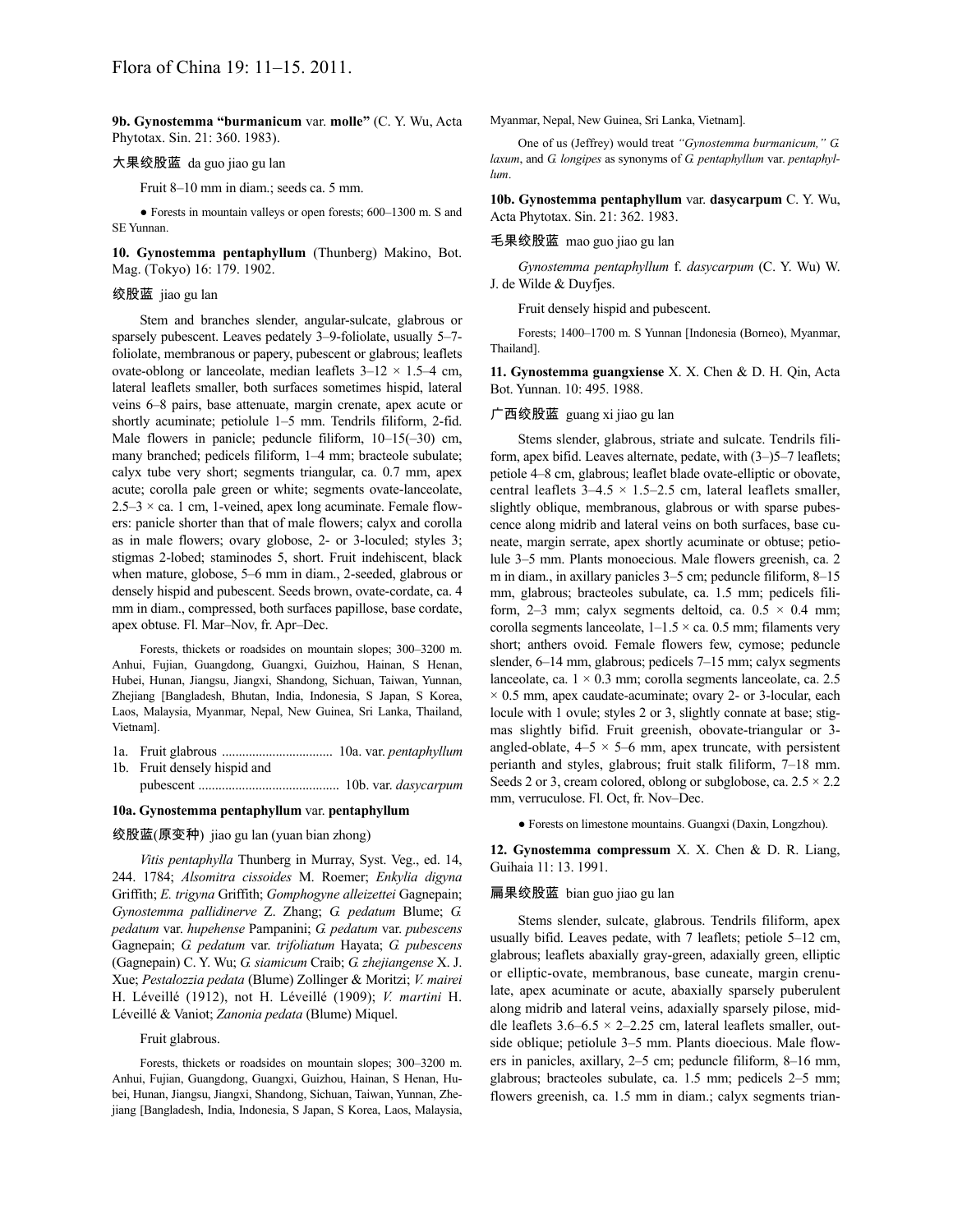gular, ca.  $0.8 \times 0.5$  mm; filaments very short, connate; anthers ovoid. Female flowers solitary or paired, axillary; peduncle filiform, 5–9 mm, glabrous; pedicels 5–10 mm; calyx segments ca.  $1.3 \times 0.4$  mm; corolla segments linear-lanceolate,  $2-3 \times$  ca. 0.4 mm, apex caudate-acuminate; ovary 2-locular, each locule with 1 ovule; styles 2, free; stigmas bifid. Fruit baccate, compressed, obtriangular,  $5-8 \times 5-7$  mm, glabrous, apex with persistent perianth and styles; fruit stalk filiform, 1.3–2.5 cm. Seeds brownish, obtriangular, ca. 3 mm, apex ca. 3.5 mm in diam., both surfaces tuberculate, margin crenate and sulcate. Fl. Mar– Apr, fr. Mar–May.

● Forests, moist limestone foothills; below 400 m. Guangxi (Longzhou).

This species is used in Chinese herbal medicine by the people of Guangxi.

**13. Gynostemma longipes** C. Y. Wu, Acta Phytotax. Sin. 21: 362. 1983.

长梗绞股蓝 chang geng jiao gu lan

Stem pubescent. Leaves papery, pedately 7–9-foliolate; petiole 4–8 cm; leaflets rhombic-elliptic or obovate-lanceolate, median leaflets  $5-12 \times 2-4.5$  cm, base attenuate, margin irregularly crenate, apex shortly acuminate; lateral leaflets smaller than median leaflets, apex obtuse, abaxially hispid-pubescent on veins, adaxially sparsely pubescent; petiolule ca. 1 cm. Tendrils slender, 2-fid. Male flowers: panicle 10–20 cm, rachis and branches pubescent; bracts linear, ca. 2 mm; pedicel filiform, ca. 4 mm; bracteole linear, ca. 0.7 mm; calyx segments ovate, ca.  $1 \times 0.5$  mm, acute; corolla white; segments narrowly ovatelanceolate, ca.  $2.5 \times 1$  mm, pubescent, 1-veined, apex long acuminate. Female flowers unknown. Fruit yellow-green, globose, 6–7 mm in diam., glabrous; fruiting pedicel filiform, (8–)15–20 mm, glabrous. Seeds pale gray or brown, compressed cordate, ca.  $3 \times 3$  mm, ca. 1 mm thick.

● Forests on valley sides; 1400–3200 m. Guangxi, Guizhou, S Shaanxi, W Sichuan, NE and NW Yunnan.

One of us (Jeffrey) treats this taxon as a synonym of *Gynostemma pentaphyllum*.

**14. Gynostemma caulopterum** S. Z. He, Acta Phytotax. Sin. 34: 207. 1996.

#### 翅茎绞股蓝 chi jing jiao gu lan

Stem stout, 4–10 m high, 5–10 mm in diam., branched, 3 angled, angles winged, wings 1.5–3 mm wide, glabrous or sparsely puberulent at nodes. Tendrils filiform, apex bifid. Leaves pedate, 7-foliolate; petiole 5–8 cm, glabrous; leaflets rhombic-elliptic or obovate-elliptic, papery, abaxially glabrous, adaxially pilose, base cuneate, margin serrate, apex acuminate, mucronate; central leaflet  $6-12 \times 2-4$  cm, lateral leaflets smaller. Plants dioecious. Male flowers in axillary panicles, 7–9 cm; bracteoles linear, ca. 1.5 mm; flowers ca. 2 mm in diam.; pedicels 2–2.5 mm; calyx segments triangular, ca.  $0.8 \times 0.5$ mm; corolla segments ovate-lanceolate, ca.  $1.5 \times 1$  mm; filaments very short, connate; anthers ovoid. Female flowers in axillary or terminal panicles,  $1.5-3.5 \times 1.2-1.8$  cm, glabrous; pedicel 1–1.5 mm; basal bract 1, linear; calyx 5-lobed; segments triangular, ca.  $0.5 \times 0.4$  mm; corolla 5-parted; segments lanceolate, ca.  $2 \times 0.5$  mm, apex acuminate; ovary compressed globose, ca. 1.5 mm in diam., 2-locular, each locule with 1 ovule; styles 2, free; stigmas 3-fid. Berry greenish, compressed globose,  $2.5-3 \times 5.5-6$  mm, glabrous, with persistent corolla and styles; fruit stalks filiform, 3–6 mm. Seeds 2, cream colored, broadly cordate, ca.  $2 \times 3$  mm, spiniform-tuberculate. Fl. and fr. Sep–Nov.

● Moist places along small stream valleys; 400–700 m. Guizhou (Renhuai, Ziyun).